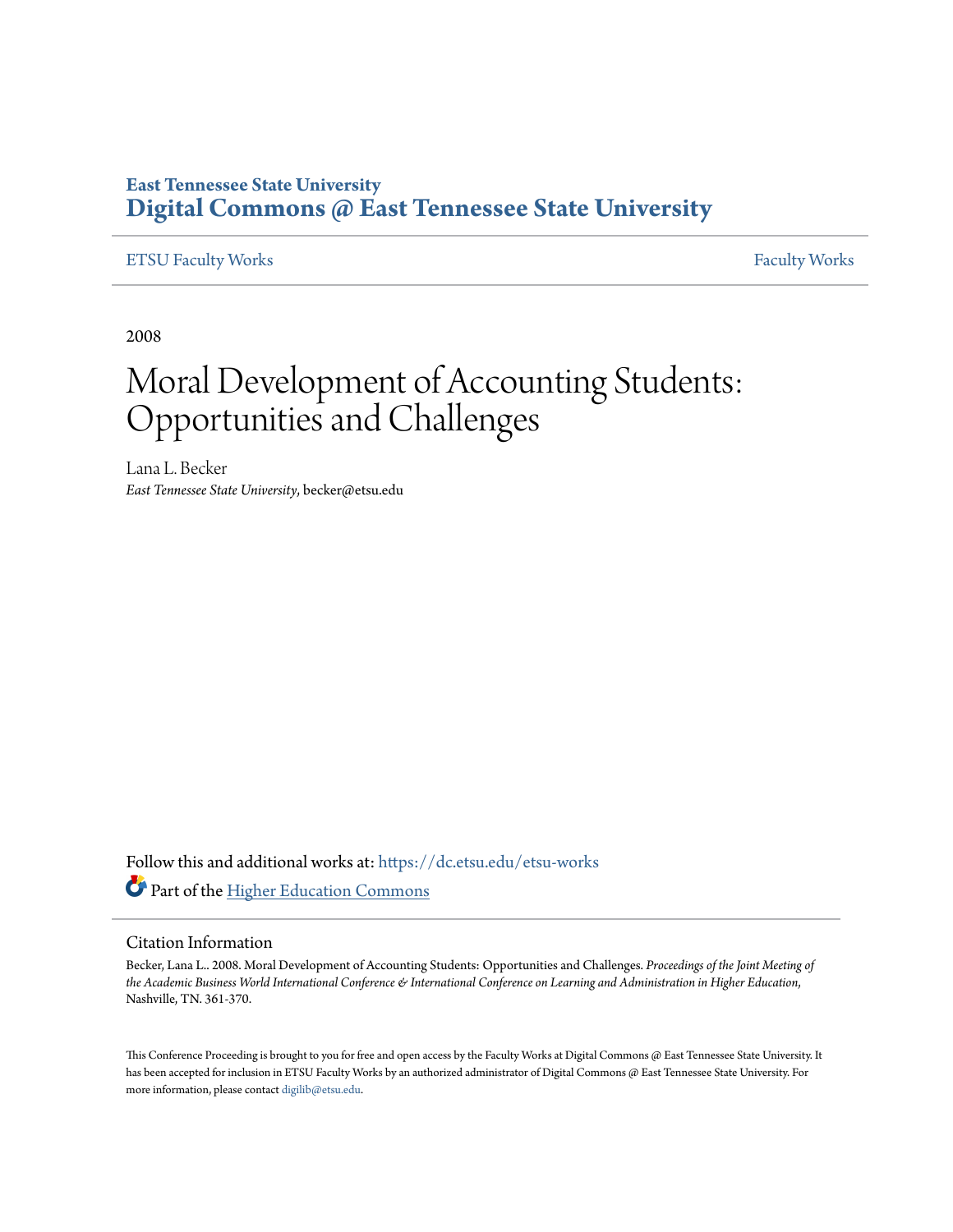# Moral Development of Accounting Students: Opportunities and Challenges

#### **Copyright Statement**

This document was published with permission from the publisher. It was originally published in the Proceedings of the Joint Meeting of th [Academic Business World International Conference](http://abwic.org/) and [International](http://iclahe.org/) [Conference on Learning and Administration in Higher Education](http://iclahe.org/).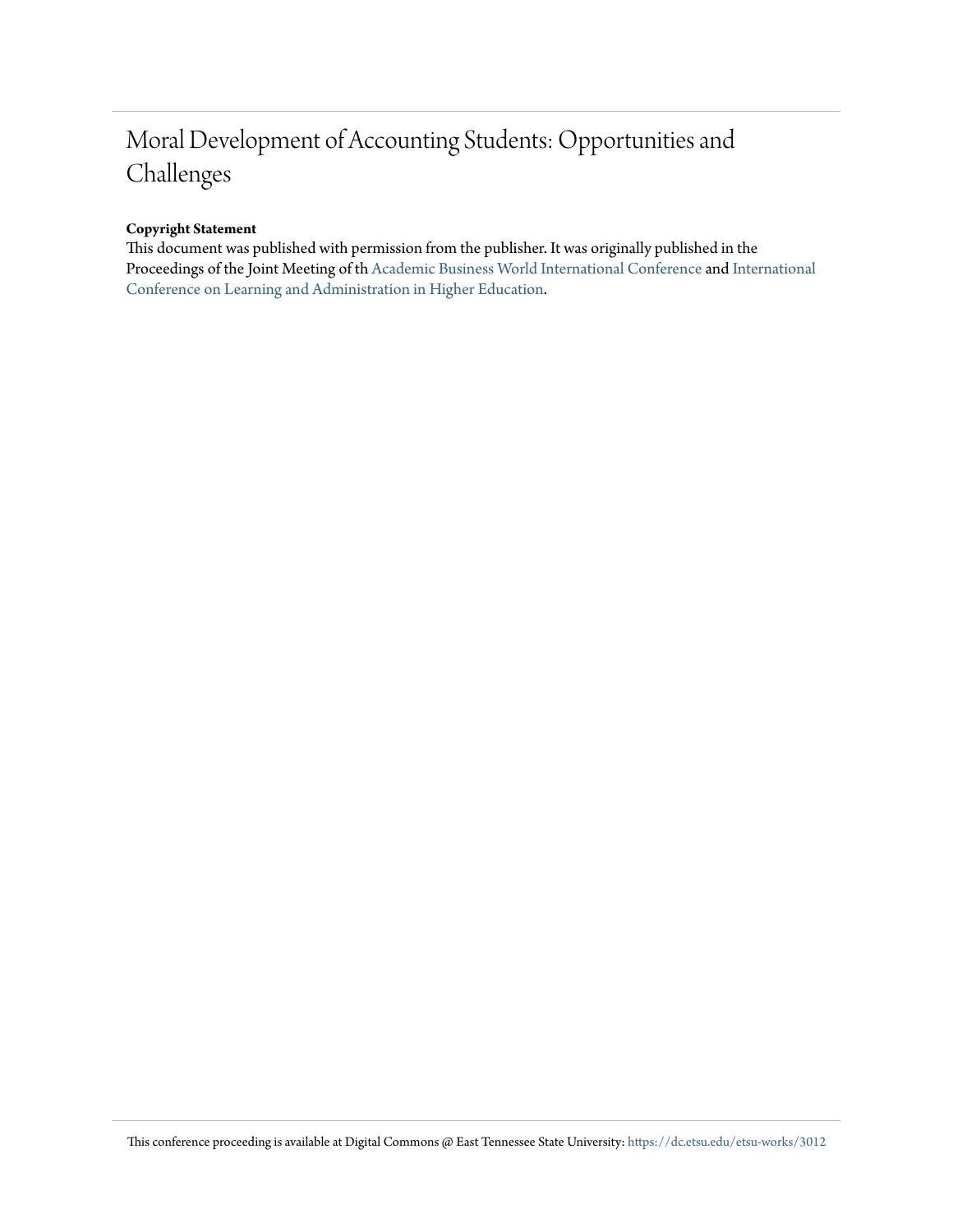# Moral Development of Accounting Students: Opportunities and Challenges

#### Lana L. Becker

East Tennessee State University

#### ABSTRACT

 Business schools are under scrutiny today as accreditation agencies, professional organizations, and employers hold them accountable for the ethical training of future professionals. This literature review explores how the understanding of Kohlberg's moral development theory can help accounting educators in their commitment to develop the ethical competencies of students. Lawrence Kohlberg's stages of moral cognition are explained as well as James Rest's contributions to the field of moral psychology. This paper synthesizes research findings specifically related to the moral development of accounting students and proposes possible explanations for these results. While the potential to morally develop students of higher education has been established through prior research, today's accounting educators are challenged to implement research and pedagogical strategies that will enable them to actualize this potential.

The resurgence of interest in ethics in recent years is not surprising given the numerous stories of unethical behaviors in the business and political settings that have dominated the American news media. Of particular concern to higher education administrators nationwide is the societal expectation that colleges and universities should be held accountable for the ethical education of students. Such an expectation is consistent with the primary goal of this country's early colleges and universities which was to develop character and ethical responsibility (Felton and Sims, 2005). While many universities include lofty ethics goals in their mission statements, institutions of higher education are now being held accountable to accomplish these goals. Business schools and accounting programs, in particular, are currently under scrutiny from accreditation agencies such as the Association to Advance Collegiate Schools of Business (AACSB), professional organizations such as the American Institute of Certified Public Accountants (AICPA), and employers to attain similar goals as they prepare young accountants for a complex and ethically challenging business environment. The original debate as to whether ethics can be taught to college students has now transcended into debates about how this should be done. The most challenging question facing business educators today is how to assess whether they have accomplished their ethical training goals.

 Most would agree that the ethical development of accountants and other professionals is a worthy goal. Rest and Narvaéz (1994) pointed out that concern about the morality of professionals is not about the fundamental or primitive elements of morality but rather the ethical dilemma of having to choose between two conflicting values, each having merit. An example might be a classroom teacher who must decide whether giving extra time to one student with a learning disability is fair to the other twenty students in the room. In the accounting discipline,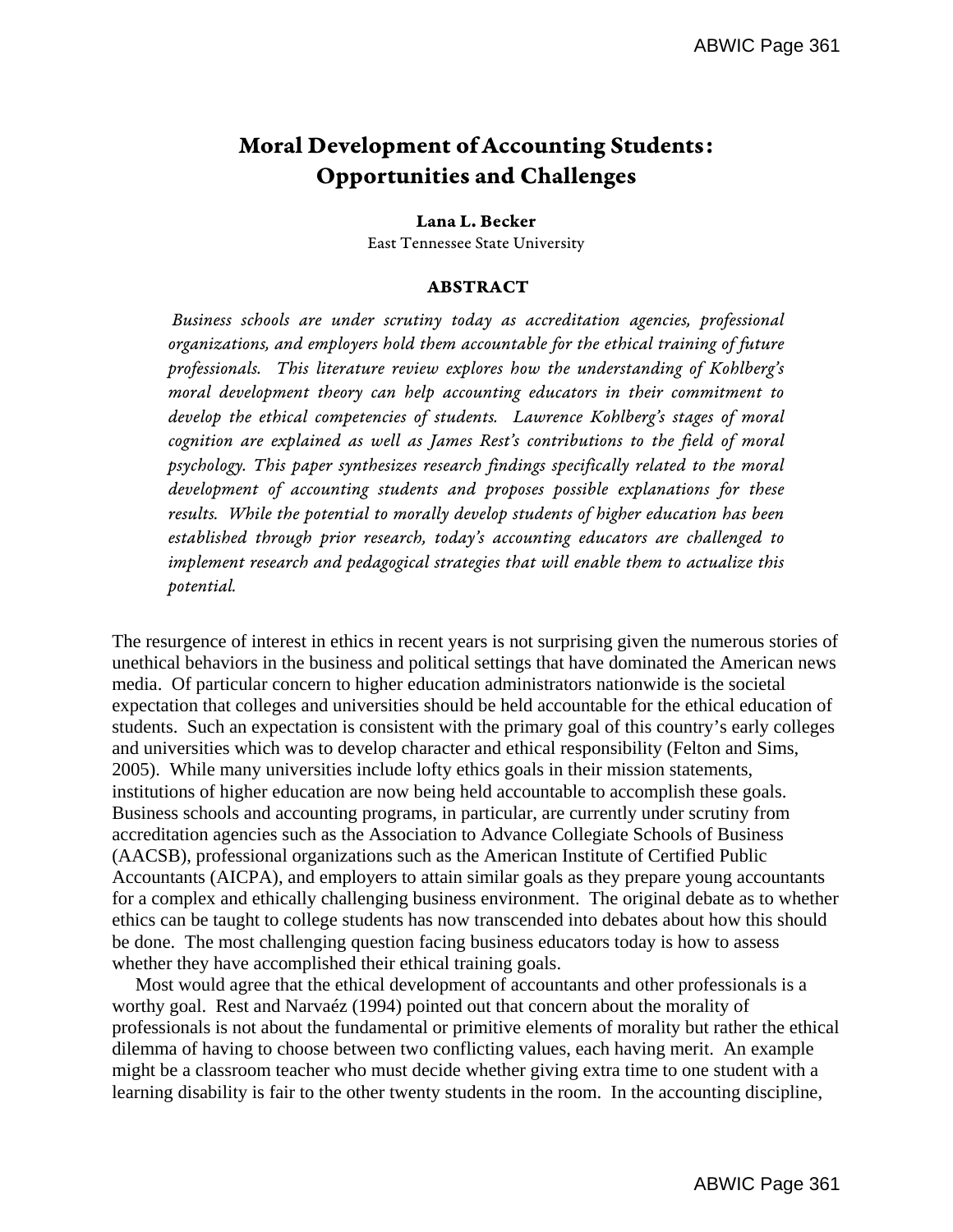the moral issue might be whether an auditor's interaction with a certain party would create a conflict of interest and impair independence (Ponemon and Gabhart, 1994). The challenge for educators is to develop the moral competencies of students so that they can confront these complex ethical dilemmas that await them as they graduate from institutions of higher education and begin their professional careers.

# **Moral development theory**

 As educators continue their commitment to the ethical preparation of students, it is appropriate to consider how moral development actually occurs. The discipline of moral psychology and the work of Lawrence Kohlberg and others provide meaningful information for those who are assigned the task of providing ethical training. Although the discipline of moral psychology takes most accounting educators out of their comfort zone and into unfamiliar territory, it does allow them to consider what opportunities and barriers accompany their efforts to develop the ethical side of students.

 The field of moral psychology is rooted in the work of Jean Piaget which focused on the development of cognitive skills in children. Cognition considers how a person uses thinking skills to construct reality and meaning. Although Piaget recognized moral reasoning as one aspect of cognition, it was Lawrence Kohlberg who is credited with moral development theory (Halliday and Franits, 2006). While the socialization advocates argued that it was society that determines right and wrong, Kohlberg focused on the individual and claimed that it was the individual who ultimately defines right and wrong. His work planted the seed that it is possible to be morally wrong when following social norms or prescribed laws (Rest, 1994). This idea is particularly relevant to professionals, including accountants, who should expect to confront such ethical dilemmas in their professional work.

 Similar to the work of Piaget, Kohlberg's theory of moral development is represented by developmental stages through which individuals progress. Each stage of moral development has a unique perspective on the path to moral development. Through time and social experiences, the moral side of an individual is developed. The same ethical issue will be evaluated differently by individuals who function at different stages of development. The social perspective associated with each stage provides the reason *why* individuals perceive moral situations as they do. Thus, Kohlberg's moral development theory is considered to be focused on moral reasoning, also called moral judgment.

 With each additional stage of development, the scope of human interaction widens as does the ability to morally process increasingly complex social situations. Therefore, moral development can be described as "a sequence of logically more complex mental organizations" (Rest, 1994, p.5) where each sequential step is an elaboration of the stage that preceded it. "Progress comes from the realization that one particular level is not sufficient to handle the complexities and contradictions thrown up by the world" (Halliday & Franits, 2006, p.83). This is not to say that all persons progress through all stages of moral development but that moral growth occurs when moral disequilibrium occurs, according to Hartwell (2004).

 Specifically, Kohlberg concluded that individuals can potentially move through three levels of moral development, with each level containing two stages of moral reasoning. He furthermore determined that the progression through the stages is universal (Kohlberg, 1981). While social norms and practices vary greatly among cultures, the framework for human morality is innate and has world wide application. Furthermore, Kohlberg's studies showed that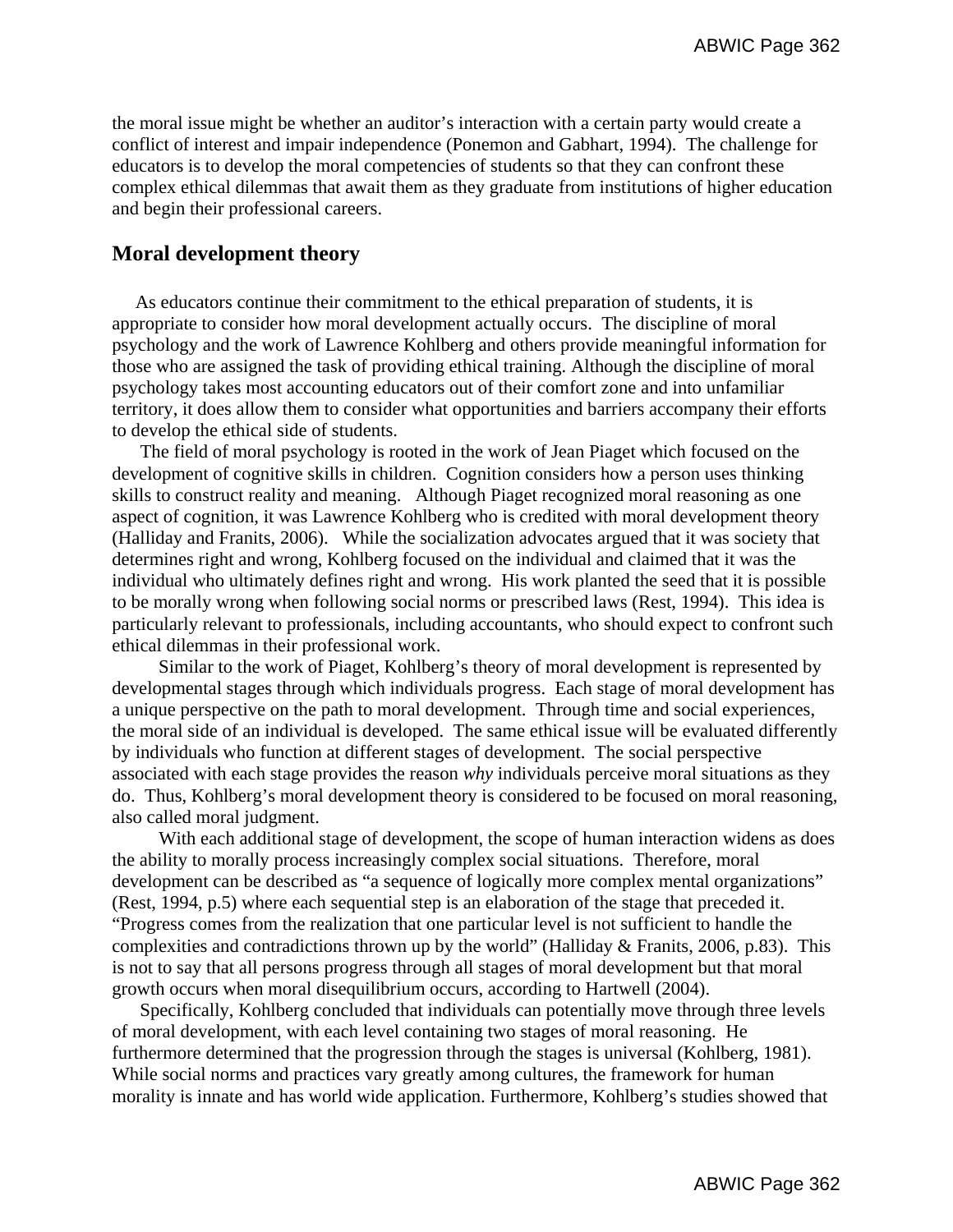age and education both contribute to development into the highest or Post-Conventional Level. The six stages of moral development (Kohlberg, 1981) can be summarized as follows:

#### **Preconventional Level:**

- Stage 1: Obedience to rules to avoid punishment
- Stage 2: Satisfy one's own self-interests but must also account for the self-interests of others, incorporating ideas of equality and reciprocity

### **Conventional Level:**

 Stage 3: Concern for the approval of others so one should follow rules and expectations Stage 4: Concern for doing one's duty in society with adherence to societal and legal rules

## **Post-Conventional Level:**

 Stage 5: Upholding basic rights and values even when they conflict with concrete laws Stage 6: Morality based on universal principles and ideal cooperation with each individual having an equal claim to benefits of cooperation; Doing what is right simply because it is right

 James Rest suggested that the six stages are ultimately about "how to organize cooperation" (Rest, 1994, p.5). Cooperation at Stage 1 would simply occur when an individual obeys to avoid punishment. At the self-centered Stage 2, cooperation occurs when the individual can recognize his (her) own self-interest and the self-interests of others so that there is an exchange of favor for favor. Stage 3 moves the individual beyond short-term favor for favor exchanges to longer relationships, including friends and family. At this stage cooperation is achieved by loyalty and caring. Stage 4 extends the individual's concern for family and friends to a concern for the broader society and the laws that create cooperative order within a society. Stages 5 and 6 focus on the ideal level of cooperation in a society where universal moral principles apply. Determining what is right at Stage 4 is based on law while at Stages 5 and 6 what is morally right is "that which best furthers the principle" (Rest, 1994, p.7).

 Rest found that moral reasoning, the essence of Kohlberg's work, was insufficient in explaining moral action (Halliday and Franits, 2006). Specifically, he concluded that this phenomenon is multi-faceted and moral action cannot be explained only by Kohlberg's theory of moral reasoning. The result was Rest's Four Components Model which identified the following four elements that collectively impact how moral decisions are made by individuals (Rest, 1994):

- 1. **Morality Sensitivity** Also called ethical awareness or moral imagination and represents a person's ability to recognize that a situation has moral content
- 2. **Moral Reasoning** Also called moral judgment and relates to the ability to apply reason based upon one's social perspective to a moral situation (Kohlberg's work)
- 3. **Moral Motivation**  Also called moral willingness and describes the individual's resolve to place moral values above other values
- 4. **Moral character** Also called moral action and represents the ability of an individual to carry out what is believed to be the moral course of action.

The other major contribution of Rest was his development of the Defining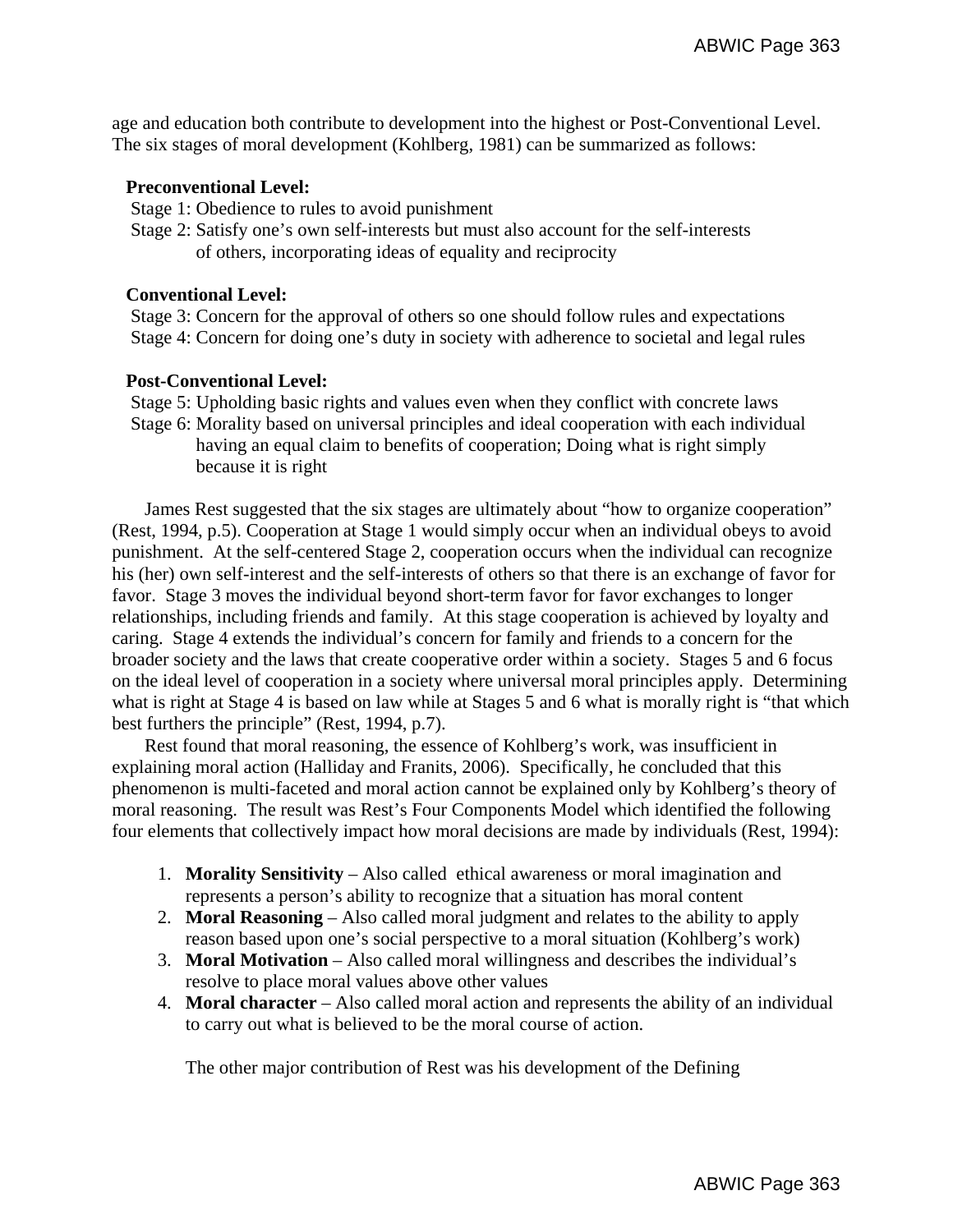Issues Test (DIT) in 1979 at the University of Minnesota. It has been used more than any other tool to measure moral development and has been used in over 40 different countries, confirming Kohlberg's universality claim (Rest, 1994). It was developed after Kohlberg's own instrument, the Moral Judgment Interview (MJI), was found to be difficult to code and score. The DIT is a non-interview instrument and measures the presence of Stage 5 and 6 ethical perspectives. In other words, it determines whether an individual generally views ethical issues at the Pre-Conventional, Conventional, or Post-Conventional stage through the use of a self-administered questionnaire. The questionnaire presents six hypothetical moral conflicts. Participants are asked to rank issues that they believe most significantly influence resolution of the conflicts. The percentage of Stage 5 and 6 responses is then measured using a P-score that ranges from 0 to 95. Results from the DIT uphold Kohlberg's theory that age brings an increase in moral reasoning. Of greater interest is that Rest's 10-year longitudinal study of the DIT showed that "education is a far more powerful predictor of moral judgment development than merely chronological age" (Rest, 1994, p.15). The 1991 meta-analysis of Pascarella and Terenzini (as cited in McNeel, 1994, p. 28) confirmed that students of college age are particularly responsive to moral education.

# **Limitations of Kohlberg's theory**

 Academicians today find Kohlberg's theory to be limited in its usefulness because it addresses only moral reasoning but overlooks moral sensitivity, moral willingness, or moral character which is reflected through action. More specifically, a business college's overriding goal for its ethics training efforts is to provide employers with employees who *behave* ethically. Moral reasoning skills, which are expressed in developmental stages by Kohlberg, may be irrelevant without moral action. Mamburg (2001) raised this issue when he explored the connection between moral reasoning, ethical attitudes (moral willingness) and behavior. Mamburg determined that a linear relationship between moral reasoning and moral action cannot be assumed.

 Nielson (1998) shared a similar opinion when he differentiated between moral understanding, emotional concern, and moral action. Nielson emphasized that it is quite possible to possess moral understanding (a cognitive phenomenon) void of emotional concern, which ultimately stifles moral action. Furthermore, Nielson stressed that one cannot assume that even when moral understanding is combined with emotional concern that moral action will always result. Damon (1999) emphasized that moral development must be a private rather than a social phenomenon. Damon used the term "moral identity" to describe the integration of moral convictions and self-identity. The phrase "I should tell the truth" is remarkably replaced by "I want to be truthful." When this integration occurs, the individual defines himself (herself) in terms of moral goals and the odds are great that moral action will result.

 Although it is obvious that Kohlberg's basic ladder of moral reasoning has valid limitations because of the narrowness of its scope, it is still worthwhile for accounting educators to having a working knowledge of the levels of moral reasoning. It is particularly valuable for educators to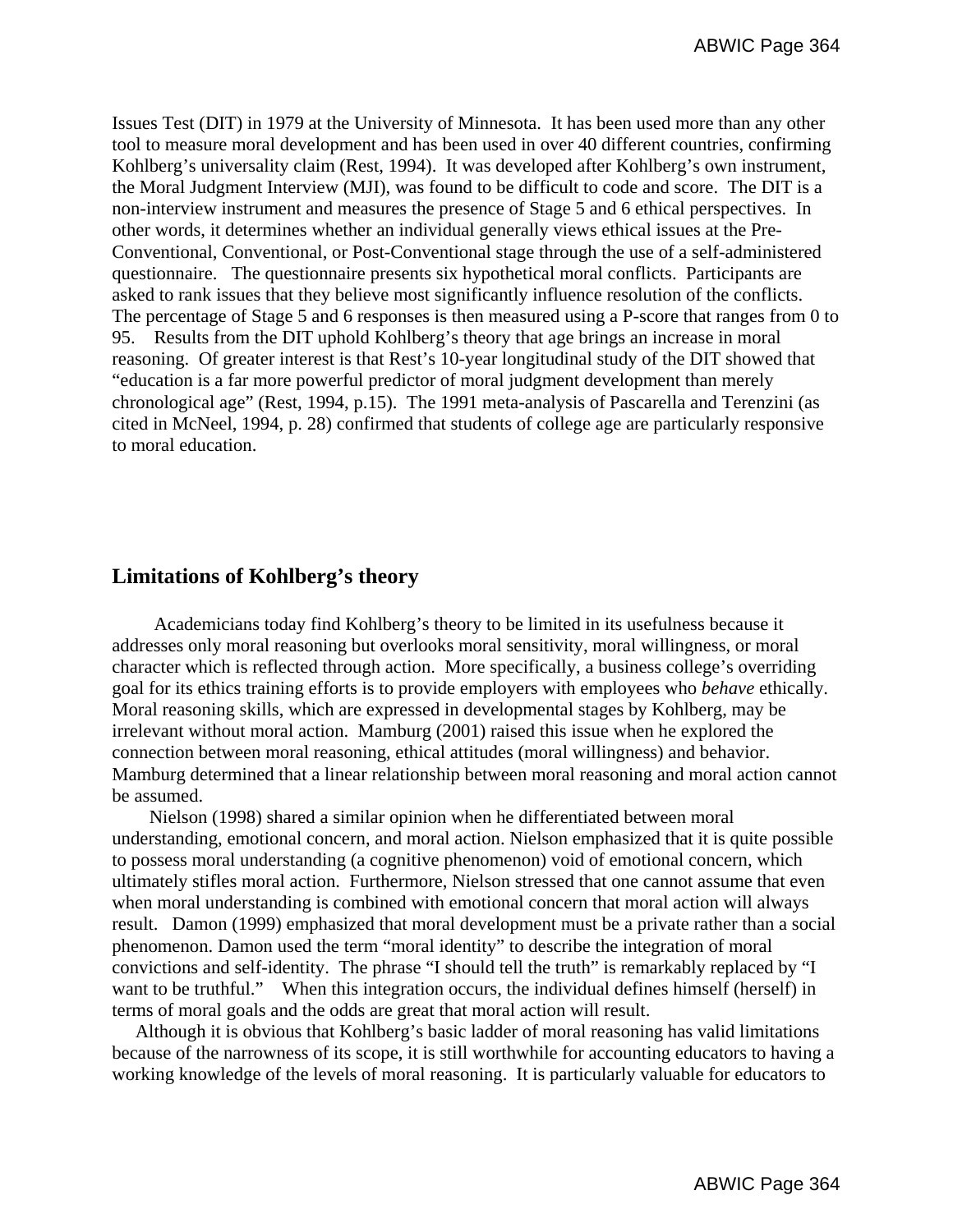understand the necessity of creating moral disequilibrium in our ethical training efforts so that students have the opportunity to move up the moral ladder.

# **Research results using the DIT**

 The accounting education literature is rich with studies of business and accounting students whose moral development was measured using Rest's DIT instrument. For example, the research of Kracher, Chatterree, and Lundquist (2002) involved a study of business students and business professionals in the United States and India. Supportive of the findings of Kohlberg and Rest, this study confirmed that education significantly affects DIT scores although further research was recommended to determine why this is true. Kohlberg's theory that moral development has a cross-cultural application was also upheld in this study. These findings should offer encouragement for accounting educators who teach in multi-cultural classrooms within an environment that is conducive to moral development. However, the general conclusion of Ponemon (1993) was much less encouraging for accounting educators. After considering multiple studies in which accounting students who had received ethics training and practicing accountants were given the DIT, Ponemon found that these two groups generally had not reached the moral development described as Post-Conditional or Stages 5 and 6. Specifically, he found that items representing lower stages of moral development dominated the DIT responses including the avoidance of punishment, the seeking of reward, and the concept of reciprocity. On the contrary, similar studies conducted in the professional schools of law, medicine and dentistry showed an encouraging number of responses in Stages 5 and 6. McNeel (1994) who conducted longitudinal research at Bethel University alarmingly found that business students showed lower growth in moral reasoning during their academic experience than all other majors combined. Do these findings indicate that accounting education does very little to morally develop students? In a worst case scenario, is it possible that accounting education could actually stifle the moral development of students?

# **Interpretation of research findings**

 It is important to avoid drawing quick conclusions and focus rather on possible explanations for the DIT results of accounting students. The research contribution of Elm and Weber (1994) may offer some consolation to accounting educators. Their study focused on the similarities and differences between Rest's DIT and Kohlberg's Moral Judgment Interview. While the MJI has been adapted so that its dilemmas are in the business context, the largely used DIT has not been similarly adapted and contains broader, societal issues. This causes a lack of face validity because business students taking the DIT likely participate in the test as a person in the larger society rather than as a businessperson (Elm and Weber, 1994). It is also important to recognize that while the DIT is intended to measure the presence of Kohlberg's Stages 5 and 6 of moral development, Kohlberg's interest was in the study of the life-span development of moral reasoning whereby an appropriate question would be: How is the moral cognition of a four-year old different than that of a 64-year old? Kohlberg's research was never intended to describe the change in an accounting student's moral development after having a course in ethics. Transposing a life-span concept into a short-term measurement may not be appropriate. Ponemon agreed that the DIT "may be too crude a measure to capture accounting students' ethical reasoning" (Ponemon, 1993, p.205).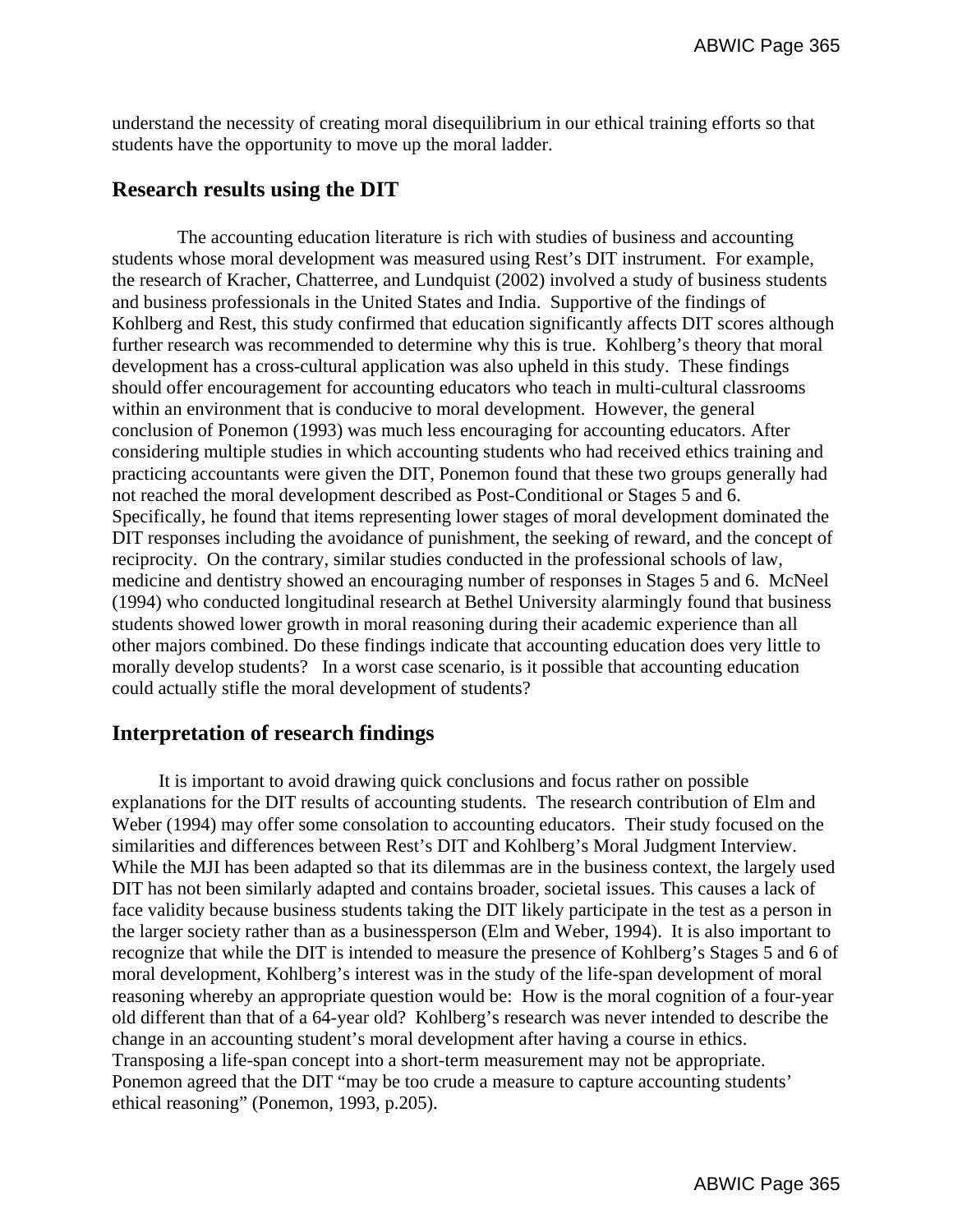Another possible explanation for the disappointing DIT results of accounting students may be related to the faculty who provide the ethics training. Penn (as cited in McNeel, 1994, p. 41) advocated that logic skills, reasoning skills, and ultimately ethical reasoning skills must be explicitly taught to students. In other words, it is a mistake for educators to assume that students will discover these skills on their own. These pedagogical expectations may require faculty members to be trained in two disciplines in order for them to "provide more powerful developmental experiences for their students" (McNeel, 1994, p. 43). Hartwell (2004) also acknowledged that faculty members from "thinking" (versus "feeling") fields such as law and accounting may not be pedagogically intuitive in regard to what is needed in the classroom to move students up the moral ladder.

 Ponemon (1993) further studied the effect that the moral atmosphere of an institution of higher education can have on the moral development of students. Specifically, this ethical climate can either promote or inhibit a student's moral development and could skew the DIT results. Bok (1988) insisted that a university affects the moral growth of students by the way the institution addresses its own ethical issues, how it administers institutional policies, and even how its athletic programs are coached. Weber (2006) suggested that "business schools generally ignore the call for greater attention toward building an ethical culture" (p. 23).

 The content and nature of an accounting program may offer yet another explanation for the lower DIT scores of accounting students. Hartwell (2004) considered this same subject from the perspective of law school instead of an accounting program. However, many of his points seem to be applicable to the field of accounting education as both lawyers and accountants generally receive a "rule-based" education. Hartwell argued that such an education "tends to limit students to what is called conventional (Kohlberg's Stages 3 and 4) thinking and hinders them from attaining postconventional (Stages 5 and 6) moral thinking" (p.2). Stage 6 moral reasoning is based on theories of justice and basic human rights which take priority over laws or regulations (Abdolmohammadi and Baker, 2006). Hartwell (2004) suggested that if law students had chosen to study literature, philosophy, or a "softer" discipline than they would have graduated at a higher rung on Kohlberg's moral development ladder. To experience moral growth as an accounting or law student, Hartwell also asserted that moral disequilibrium must be created in the classroom. Values of the students must be "challenged by conflicted thinking about right and wrong, a challenge which the students cannot resolve at their current level of moral thinking" (Hartwell, 2004, DIT research section, para.3).

 It is also important to reconsider Nielson's conviction that authentic moral action often occurs after an emotional response or an emotional concern felt by an individual (Nielson, 1998). Both accounting professors and students logically analyze problems from a rules perspective and most individuals in this discipline would prefer thinking over feeling. Moral growth demands that individuals move out of their comfort zone. Tools that they made need in order to morally grow simply may not be in their toolbox.

#### **Implications for improvement and future research**

 Ethical behavior is an important component in the set of skills the business world wants business schools graduates to possess. Otherwise, there would not be so much pressure from many fronts to provide ethics training for business students. The common student perspective that "most employers desire to have an ethical organization" is based on social morality and may not appeal to students who operate at a relatively low level of moral development. However, the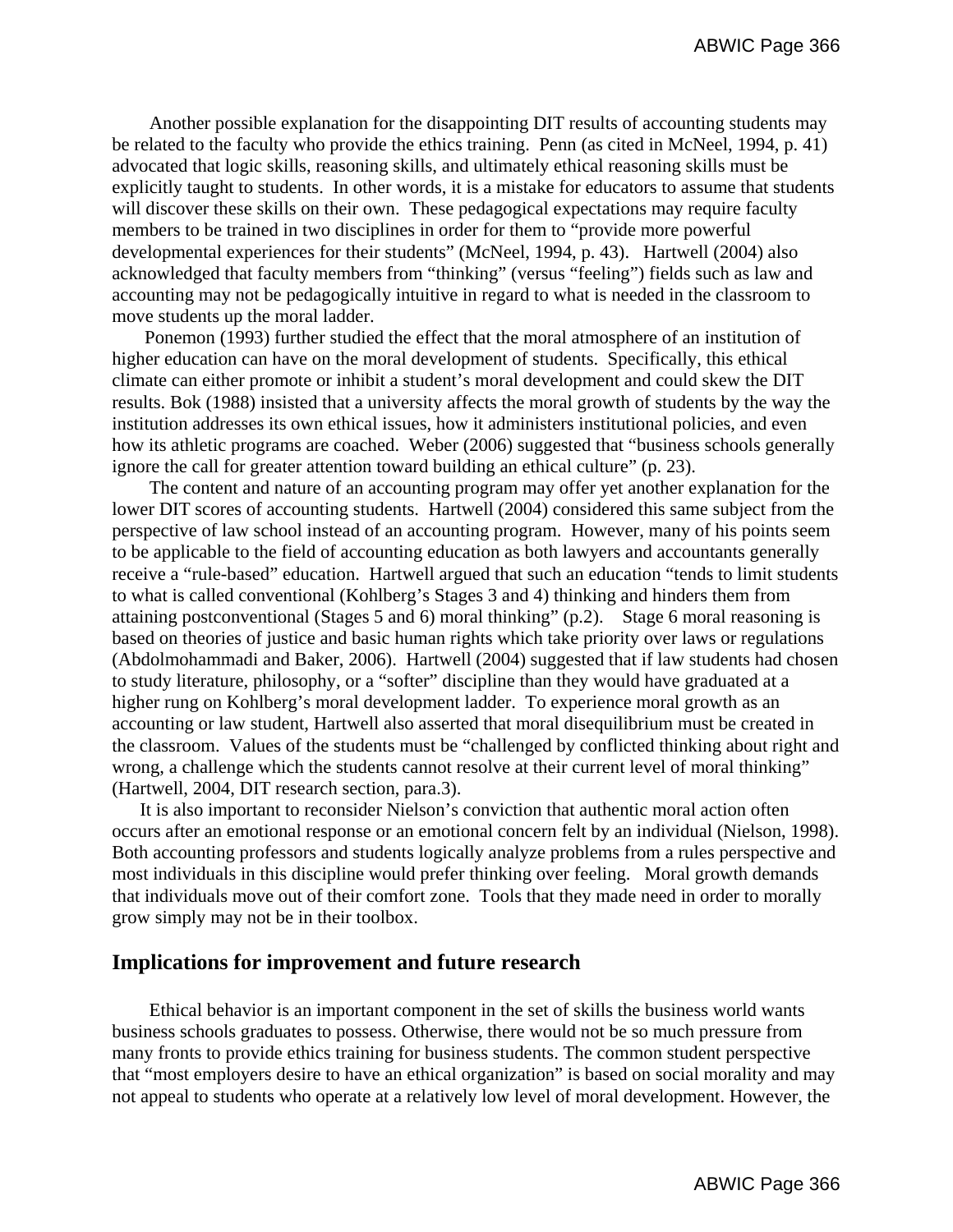recognition that "*my* future employer wants *me* to act ethically when I graduate and enter the workplace" should have a much stronger impact because it relates to personal morality and selfinterests. It can be reasonably assumed that students want to enter the workplace with the skills expected of them by their future employers. It is critical for educators to emphasize to business students that employers are looking for those graduates whose skill set includes ethical competencies.

 Another easily overlooked area for improvement is the ethical culture that exists at the departmental, college, and institutional levels in higher education. While educators need to give curricular attention to the subject of ethics, they must also consider that the moral development of students is affected by the ethical culture that exists in the academic setting. A case study at Duquesne University (Weber, 2006) demonstrated the importance of educational leaders' commitment to ethics initiatives and willingness to devote resources to such initiatives. Weber's model or blueprint of an ethics initiative program provides valuable information for business educators seeking to improve the ethical climate of their college or academic department.

 While educators continue their efforts to find the best pedagogical strategies for developing the ethical competencies of students, it is important that administrators encourage and support the professional development of faculty so that they are equipped to fulfill their responsibility of providing ethical training to students. The moral growth of students is at least partially dependent upon experiencing moral disequilibrium through carefully constructed ethical cases and activities in the college classroom. A prerequisite to being able to design such classroom experiences is the faculty member's understanding of why such disequilibrium creates the opportunity for moral growth. The discipline of moral psychology may appear to be distantly removed from a college of business yet faculty members' understanding of how moral development occurs can positively affect efforts to meet ethical education goals. Furthermore, accounting programs may need to incorporate course materials and pedagogical approaches from the educational psychology and philosophy disciplines in order to morally develop accounting students. An inter-disciplinary approach may offer many advantages and lessons can be learned from the ethics training efforts of other disciplines including medicine, nursing, and information technology.

 Continued research will be necessary to better understand the relationship between moral cognition and moral action. The Personal Ethical Threshold assessment instrument developed by Comer and Vega (2008) is an attempt to better understand the gap that exists between moral reasoning and moral behavior. The influence of accounting students' value preferences on moral reasoning (Abdolmohammadi and Baker, 2006) is another area that deserves additional research efforts. For example, Addolmohammadi and Baker found that a value preference for conformity is negatively correlated to performance on the DIT and may impede an individual's ability to move beyond rule-based reasoning. This is a significant finding as this condition can limit the future accountant's ability to deal with complex ethical dilemmas. Future research might consider whether other value preferences may be related to one's moral reasoning as well. As educators gain a better understanding of the psychological complexities which affect moral development, they should be better equipped to provide an education which prepares students to withstand ethical pressures in their future workplaces.

 It is critical that accounting educators and educators from all disciplines of higher education recognize both the opportunities and challenges created from moral psychology research. The work of Kohlberg, Rest, and others confirm that both age and education affect moral development. It is also important to remember that DIT scores which measure moral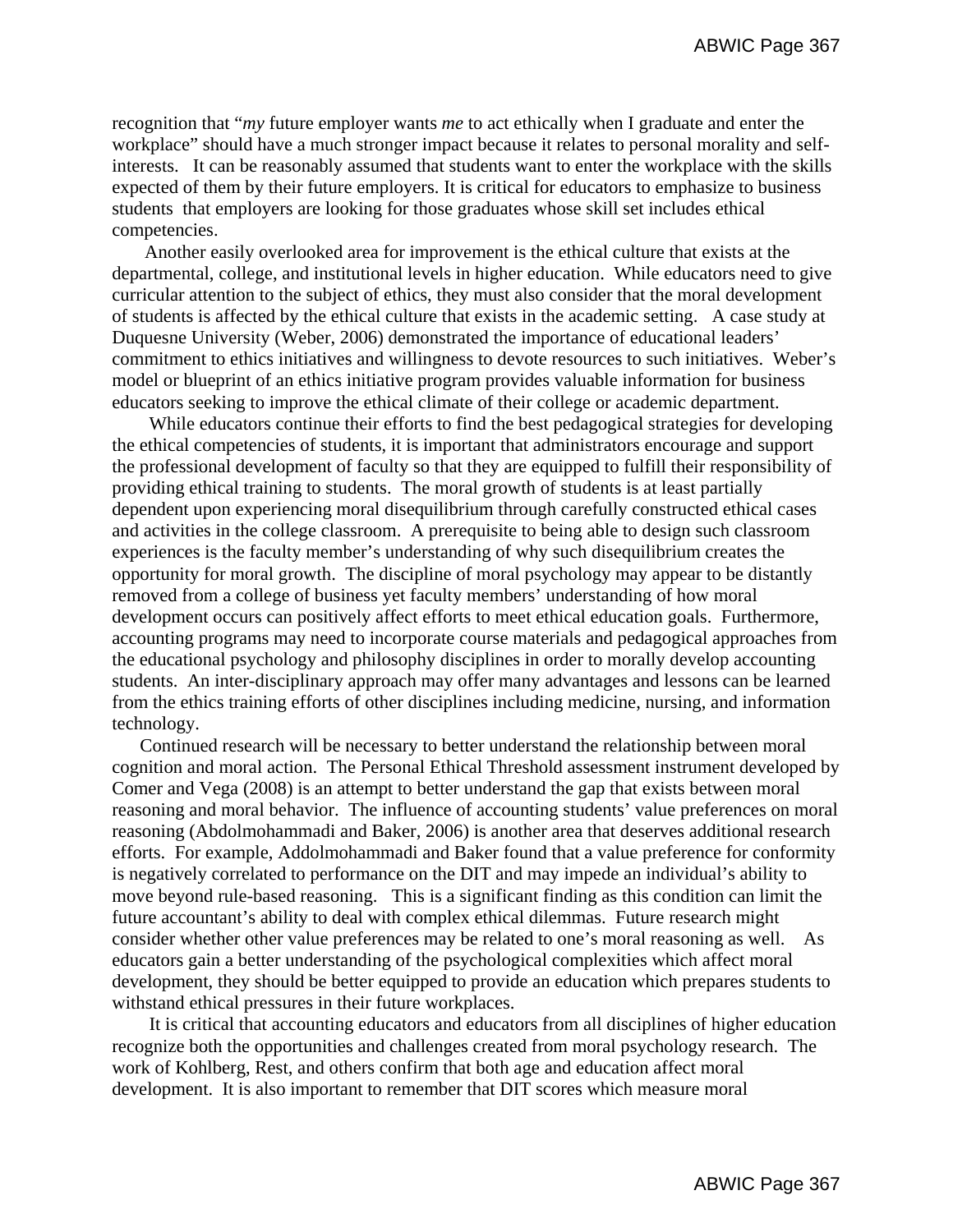development have the potential to increase as long as formal education continues but tend to plateau when formal education ceases (Rest, 1994). This offers reassurance to educators that college students have the potential to develop to a higher moral stage but also places a responsibility on educators to "transform students' interpretive frames" (Colby, 2008, moral judgment and interpretation section, para.5) while they are in our classrooms. According to Rest (as cited in Rest, 1994, p.15) educators can be assured that those students who move to the higher levels of moral development have a better chance for finding fulfillment in their chosen fields. This moral growth also moves individuals toward a greater interest in the larger society and in serving their communities. This transformation process equates to a "better life" represented by ongoing intellectual stimulation and continued growth. Could there be any greater goal for higher education?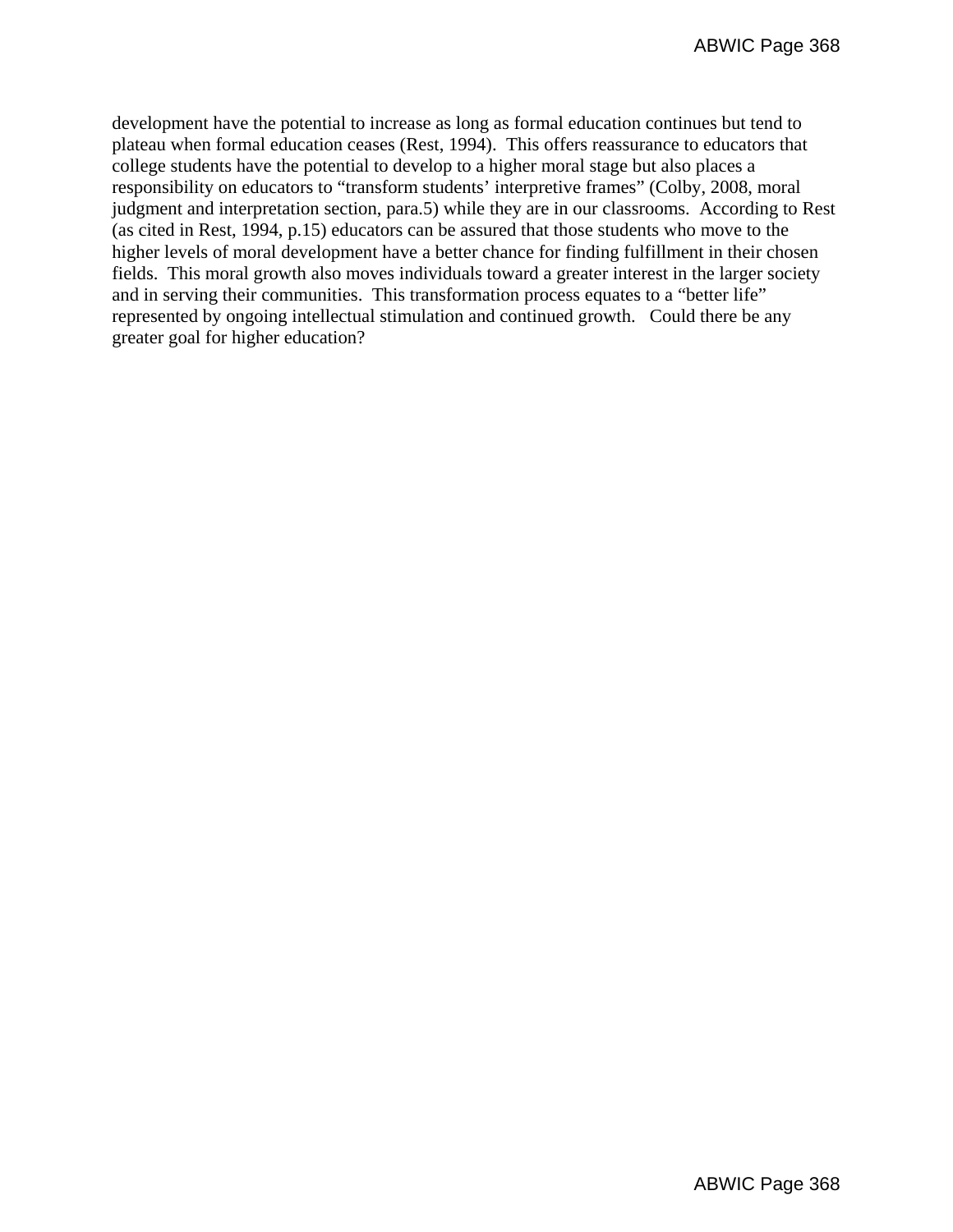# REFERENCES

- Abdolmohammadi, M.J. & Baker, C.R. (2006, November). Accountants' value preferences and moral reasoning. *Journal of Business Ethics, 11,* (15), 11-25. Retrieved March 25, 2008 from Gale-Academic OneFile database.
- Bok, D. (1988). Can higher education foster higher morals? *Business and Society Review, 66,* 4-9.
- Colby, A., Ehrlich, T., Beaumont, E. & Stephens, J. (2002). Moral and civic development during college. *Peer Review, 4,* (4), 23-26. Retrieved March 24, 2008 from Gale-Academic OneFile database.
- Comer, D.R. & Vega, G. (2008). Using the PET assessment instrument to help students identify factors that could impede moral behavior. *Journal of Business Ethics, 77*, 129-145.
- Damon, W. (1999, August). The moral development of children. *Scientific American, 282,* (2), 72-79. Retrieved March 25, 2008 from EBSCOhost database.
- Elm, D.R. & Weber, J. (1994, May). The moral judgment interview or the defining issues test? *Journal of Business Ethics, 13,* (5), 341-355. Retrieved February 12, 2008 from ProQuest database.
- Felton, E.L. & Sims, R.R. (2005). Teaching business ethics: Targeted outputs. *Journal of Business Ethics, 60,* 377-391.
- Halliday, R. & Franits, L. (2006, June). Teaching goodness: Moral development theory and the teaching of ethics. *Teaching Philosophy, 29,* (2), 81-93.
- Hartwell, S. (2004). Moral growth or moral angst? A clinical approach. *Clinical Law Review, 11,* (115). Retrieved from LexisNexus Academic database.

Kohlberg. L. (1981). *The philosophy of moral development.* San Francisco: Harpers & Row Publishers.

- Kracher, B., Chatterjee, A., & Lundquist, A.R. (2002, February). Factors related to the cognitive moral development of business students and business professionals in India and the United States: Nationality, education, sex, and gender. *Journal of Business Ethics, 35,* (4), 255-268. Retrieved March 27, 2008 from ProQuest database.
- Mamburg, E. (2001, August). The questionable use of moral development theory in studies of business ethics. *Journal of Business Ethics, 32,* (4), 275-283. Retrieved March 24, 2008 from ProQuest database.
- McNeel, S.P (1994). College teaching and student moral development. In J.R. Rest & D. Narváez (Eds.), *Moral development in the professions: Psychology and applied ethics.* (pp.27-49). Hillsdale, NJ: Lawrence Erlbaum Associates.